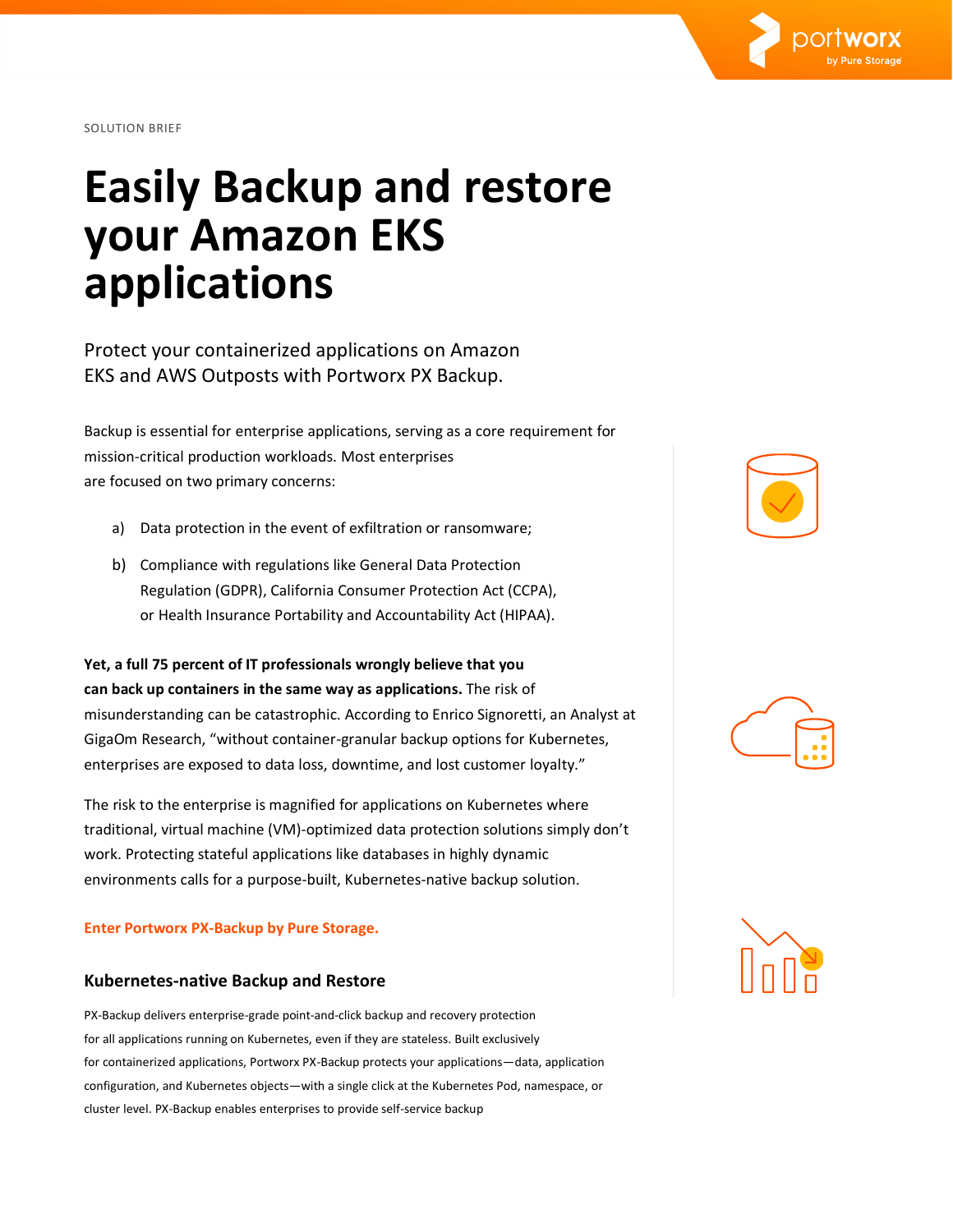and restore services to end users while implementing strict role-based access control (RBAC) to prevent unauthorized data access and maintain compliance with rigorous strict enterprise and government regulations.

Replication of Kubernetes objects.



### **PX-Backup delivers five key elements that are fundamental to a successful Kubernetes backup and restore:**

- **Container-granular:** PX-Backup allows you to back up the individual containers associated with a particular application rather than having to back up an entire VM
- **Kubernetes namespace-aware:** PX-Backup provides namespace-awareness, enabling enterprise to backup an entire Kubernetes namespace with a single click
- **Application-consistent:** PX-Backup ensures application consistency, even when backing up and restoring distributed databases and services like Cassandra, Kafka, Elasticsearch, and more
- **Full application backup:** PX-Backup captures the entire app data, application, and Kubernetes objects, to ensure seamless backup and fast recovery of your applications

Optimized for a hybrid cloud world: PX-Backup supports backup and restore across on-premises and the cloud, making it easy to provide local and WAN disaster recovery with Amazon Web Services (AWS).